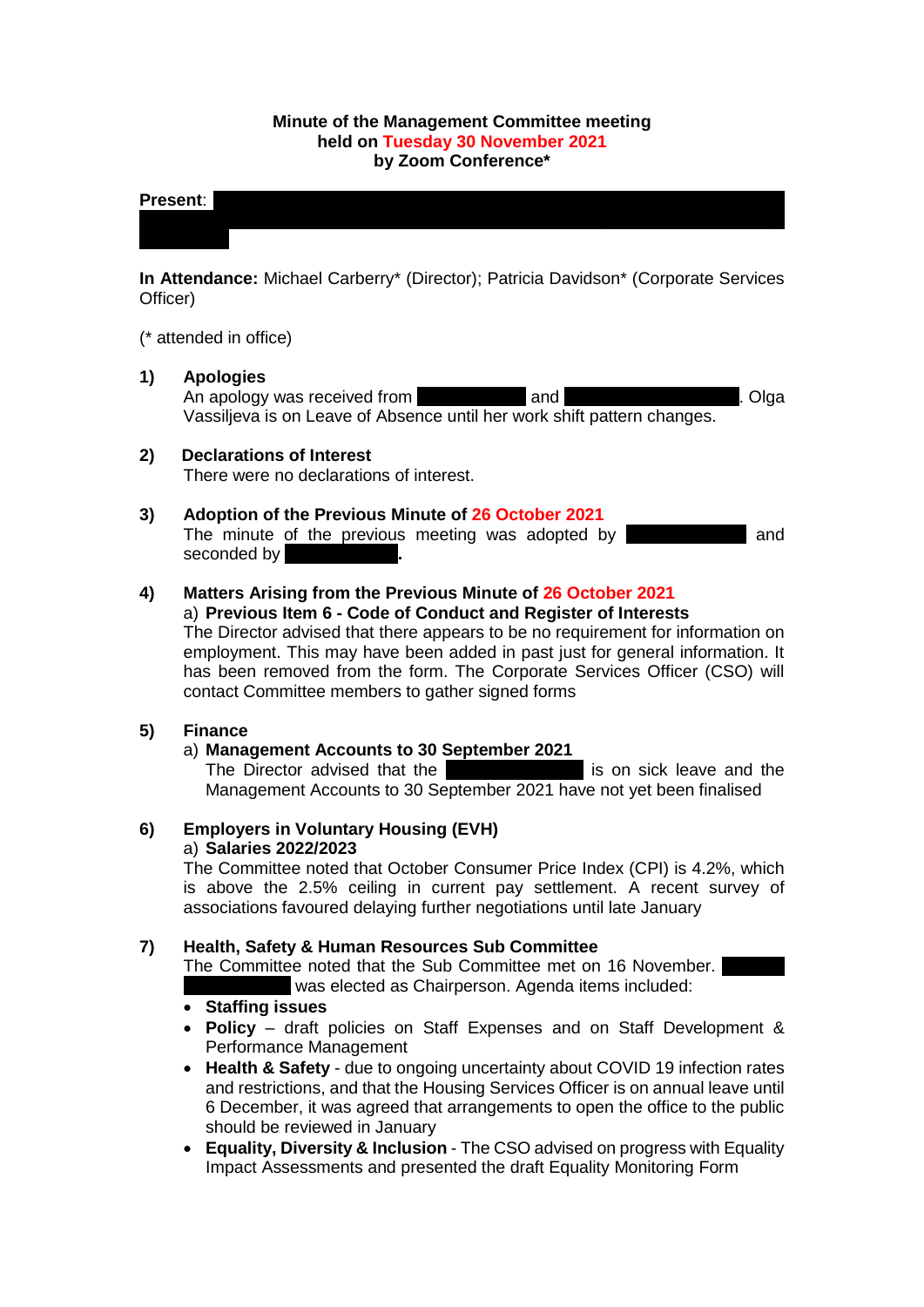• **Items for Future Agendas** – agreed as GDPR; Flexi Time; Special Leave; Disciplinary Procedures; Employment Law Advice

# **8) Health & Safety**

# a) **Covid 19**

The Committee noted that a Risk Assessment is on Committee iPads. Opening the office to the public to be considered in January

### **9) Scottish Government/Scottish Housing Regulator (SHR)**

- a) **Annual Assurance Statement (AAS).** The Committee noted the list of actions required
- b) **Affordable v Unaffordable**. The Director advised that several articles in the Scottish Housing News had been questioned about the use of the word 'affordable'. Among message of support was one from Kate Forbes MSP, who agreed that the term was too broad

# **10) Tenant Bonus Scheme**

- a) **Christmas Bonus.** Survey letters are due by 3 December with a view to making payments in week beginning 6 December
- b) **Monthly Draw.** Will be made for November and December
- c) **Christmas Gifts.** It was agreed that, like in 2020, Christmas gifts could no be delivered. Instead, £10 will be deposited in each pensioner's account and £5 in under 15's account (in their parent's account)

### **11) National Accommodation Strategy for Sex Offenders (NASSO)**

- a) **NASSO Awareness Group.** The Director will try to arrange a meeting before Christmas
- b) **Block Profiling**. Letters to the Scottish Housing Regulator, MSP's and Councilors, asking for comment on the system that requires allocations to be approved by Police or Social Work, still to be drafted. A Freedom of Information enquiry will be made to GHA

# **12) Royston Strategy Group**

The Director advised that the next meeting will be in January.

### **13) Internal Audit**

Internal Audits will be carried out between January and March 2022: 'Corporate Governance & Risk Management' and 'Long-Term Maintenance Planning'.

### **14) Policy**

- a) **Allocations Policy.** The revised allocations policy is still being prepared
- b) **Resident Participation Strategy.** The CSO gave a presentation on the Resident Participation Strategy. This will be further discussed as part of the Internal Management Plan review in late January

# **15) Training**

The Corporate Services Officer will contact Committee members to ensure that they are registered with SHARE for training courses

### **16) Items for Future Agendas**

Committee members were reminded to advise the Chairperson or Director of issues they might want to discuss under future agendas.

### **17) Any Other Competent Business**